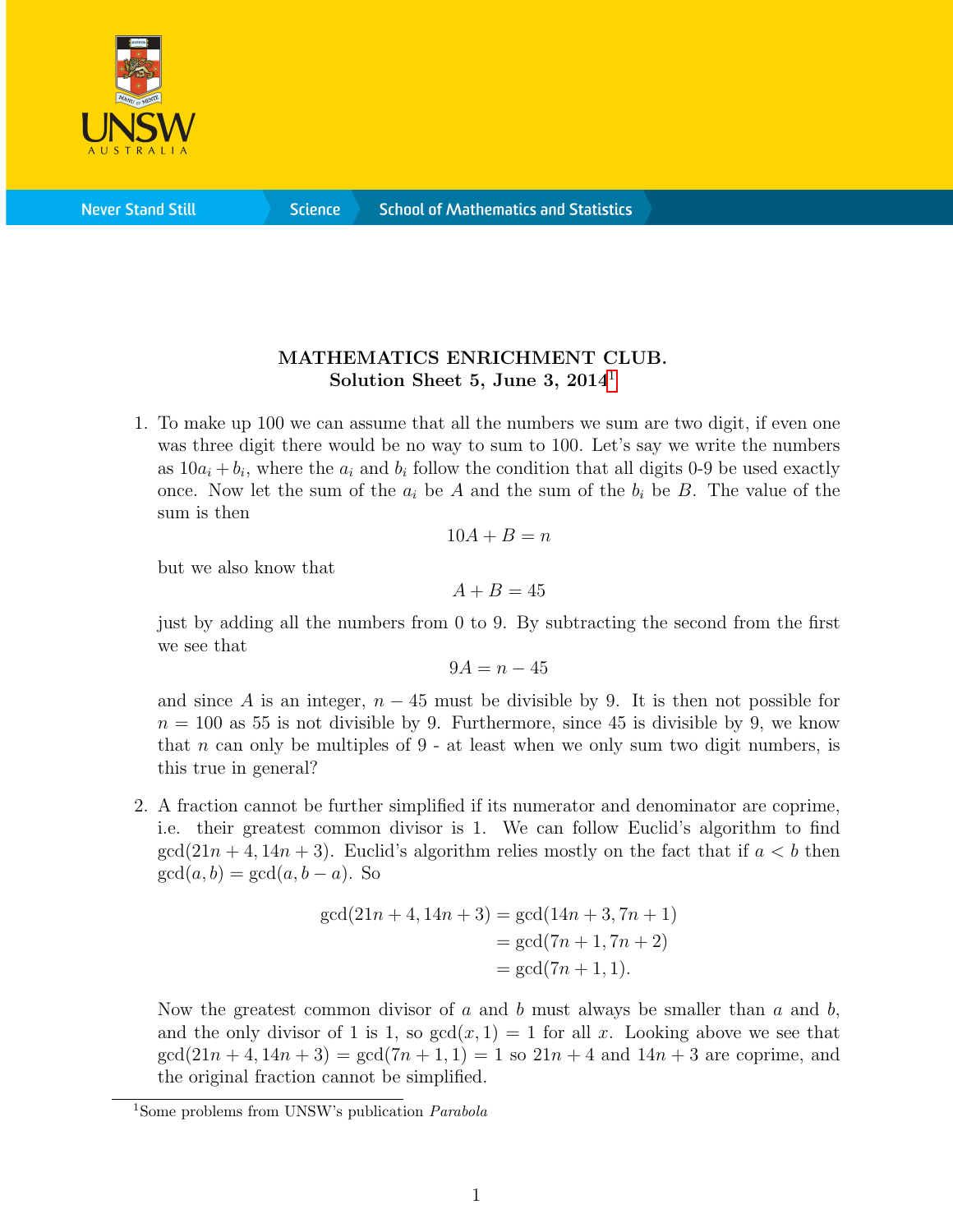- 3. Draw the base of the triangle as  $AB$ . The base,  $AB$ , is made up of 3 segments x, y and z. The middle,  $y$ , is an edge of one of the inner triangles while the outer two are equal length to sides of the two other inner triangles, as they are sides of parallelograms which are each opposite an inner triangle. All inner triangles are similar to each other, and since their areas are in ratio 12 : 27 : 75 or rather 4 : 9 : 25 then their sides are in ratio 2 : 3 : 5. Inlcuding the larger triangle in these sides ratios all 4 triangles have their sides in ratio  $2:3:5:10$ , and so their areas are  $4:9:25:100$ . So if the inner triangles have area 12,27 and 75 the larger triangle has area 300.
- 4. First note that we can buy exactly  $10 = 5 + 5$  donuts. Now if figure out the 9 ways of buying donuts so we get exactly numbers ending with each digit, we can figure out bigger orders by simply adding 10 to them.

| $x1$ | $31 = 13 + 13 + 5$ |
|------|--------------------|
| $x2$ | $22 = 13 + 9$      |
| $x3$ | $13 = 13$          |
| $x4$ | $14 = 9 + 5$       |
| $x5$ | $5 = 5$            |
| $x6$ | $26 = 13 + 13$     |
| $x7$ | $27 = 9 + 9 + 9$   |
| $x8$ | $18 = 13 + 5$      |
| $x9$ | $9 = 9$            |

Subtracting 10 from each of these, and taking the largest, we get the largest number that can't be bought exactly, which is 21.

This is known as the Frobenius coin problem (well, I guess here it is the Frobenius donut problem). What we've found is that Frobenius $(5, 9, 13) = 21$ . The Frobenius donut problem can be rephrased with any number of donut packet sizes, and as it turns out, if they're in arithmetic progression, as they here, there's an exact formula

Frobenius
$$
(a, a+d, ..., a+nd) = \left(\left\lfloor \frac{a-2}{n} \right\rfloor + 1\right) a + (d-1)(a-1) - 1,
$$

where |x| is the largest integer smaller than x. Here we have  $a = 5$ ,  $d = 4$  and  $n = 2$ , which gives

Frobenius(5, 9, 13) = 
$$
\left(\left\lfloor \frac{5-2}{2} \right\rfloor + 1\right) \times 5 + (4-1)(5-1) - 1 = 2 \times 5 + 3 \times 4 - 1 = 21.
$$

5. (a) Let's look at the left hand side first

$$
a_n^2 - a_{n-1}a_{n+1} = a_n^2 - a_{n-1}(a_n + a_{n-1})
$$
  
=  $a_n^2 - a_{n-1}a_n - a_{n-1}^2$   
=  $-a_{n-1}^2 + a_n(a_n - a_{n-1})$   
=  $-a_{n-1}^2 + a_n a_{n-2}$   
=  $(-1)(a_{n-1}^2 - a_n a_{n-2}),$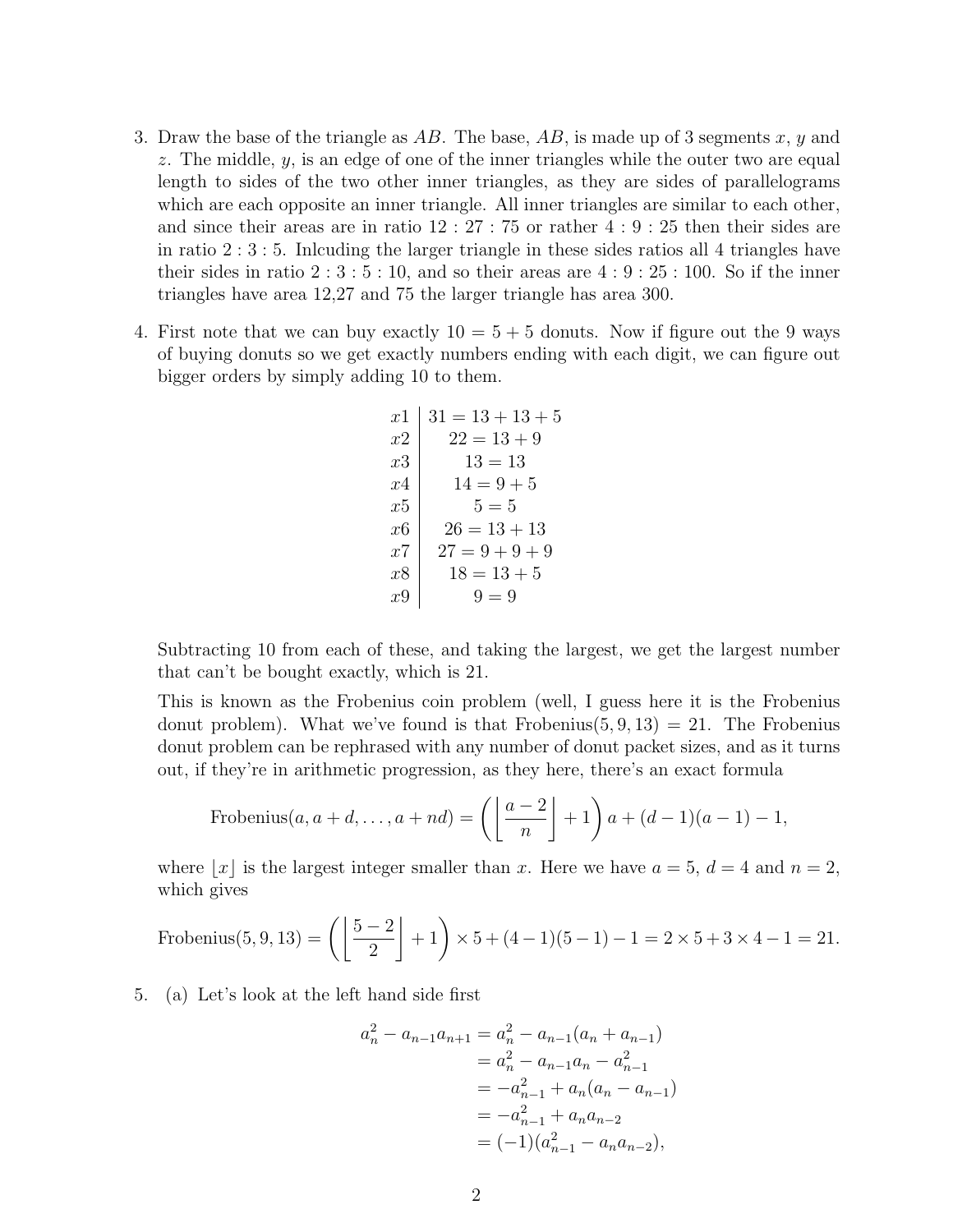where we have used  $a_{n+1} = a_n + a_{n-1}$  in the first line and rearranged  $a_n =$  $a_{n-1} + a_{n-2}$  to get  $a_n - a_{n-1} = a_{n-2}$  in the third line. What we have is that if you index shift  $n \to n-1$  you end up with a  $(-1)$  out the front. If we repeat this  $n-2$  times, we end up with

$$
a_n^2 - a_{n-1}a_{n+1} = (-1)^{n-2}(a_2^2 - a_3a_1)
$$
  
=  $(-1)^{n-2}(1-2) = (-1)^{n-1}$ .

- (b) First, note that  $a_1 = 1$  is odd,  $a_2 = 1$  is odd, so  $a_3 = a_2 + a_1$  is odd plus odd, and so is even. Then  $a_4$  is even plus odd, so is odd,  $a_5$  is odd plus even, so is again odd, and  $a_6$  is again an odd plus odd so is even. The pattern continues. Those who know how can formalise this argument using induction.
- (c) Starting with the right hand side,

$$
a_{r+1}a_{n-1} + a_ra_{n-r-1} = (a_r + a_{r-1})a_{n-r} + a_ra_{n-r-1}
$$
  
=  $a_ra_{n-r} + a_{r-1}a_{n-r} + a_ra_{n-r-1}$   
=  $a_r(a_{n-r} + a_{n-r-1}) + a_{r-1}a_{n-r}$   
=  $a_ra_{n-r+1} + a_{r-1}a_{n-r}$ .

With this rule, we can repeat it  $r-1$  times and get

$$
a_{r+1}a_{n-1} + a_{r}a_{n-r-1} = a_{2}a_{n-1} + a_{1}a_{n-2}
$$

and since  $a_2 = a_1 = 1$ , the right hand side there is  $a_n$ .

(d) Using the above we can write

$$
a_n = a_{k+1}a_{n-k} + a_ka_{n-k-1}.
$$

Now  $a_k$  and  $a_{k+1}$  are relatively prime  $(\gcd(a_k, a_{k+1}) = \gcd(a_k, a_{k+1} - a_k) =$  $gcd(a_k, a_{k-1})$  - repeating this we end with  $gcd(a_2, a_1) = 1$ , so  $a_n$  is divisible by  $a_k$  if  $a_{n-k}$  is. We can repeat, stating

$$
a_{n-k} = a_{k+1}a_{n-k-k} + a_k a_{n-k-k-1}
$$

so we must show that  $a_{n-2k}$  is divisible by  $a_k$ , and  $a_{n-3k}$ ,  $a_{n-4k}$  and so on. Suppose  $n = kq + r$  with  $0 \le r < k$ , then  $a_k$  divides  $a_n$  if and only if it divides  $a_{n-kq} = a_r$ , but since  $r < k$ ,  $a_r < a_k$ . However, if  $r = 0$  then  $a_k = a_{n-(q-1)k}$  and so  $a_{n-(q-1)k}$  is divisible by  $a_k$  and so  $a_{n-k}$  and  $a_n$  are too.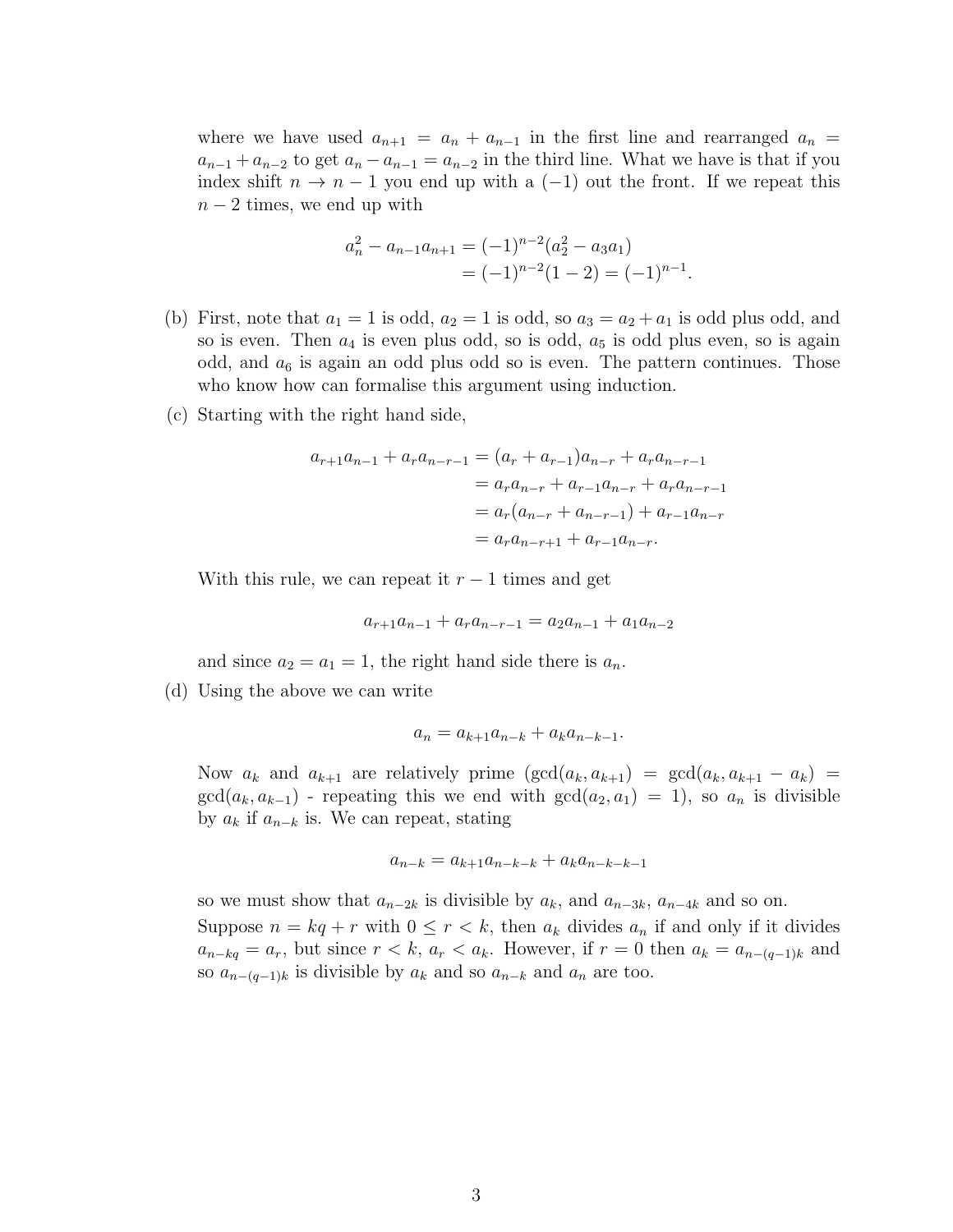## Senior Questions

1. (a) Using the rule for addition

$$
[A + B]_{ij} = [A]_{ij} + [B]_{ij} = [B]_{ij} + [A]_{ij} = [B + A]_{ij}.
$$

(b) Similarly

$$
[A+(B+C)]_{ij} = [A]_{ij} + [B+C]_{ij} = [A]_{ij} + [B]_{ij} + [C]_{ij} = [A+B]_{ij} + [C]_{ij} = [(A+B)+C]_{ij}.
$$

2. (a) Using the rule for matrix multiplication

$$
[A(BC)]_{ij} = \sum_{k=1}^{n} [A]_{ik} [BC]_{kj}
$$
  
= 
$$
\sum_{k=1}^{n} \sum_{l=1}^{n} [A]_{ik} [B]_{kl} [C]_{lj}
$$
  
= 
$$
\sum_{l=1}^{n} [AB]_{il} [C]_{lj}
$$
  
= 
$$
[(AB)C]_{ij}
$$

(b) Similarly

$$
[AB]_{ij} = \sum_{k=1}^{n} [A]_{ik} [B]_{kj}
$$

and

$$
[BA]_{ij} = \sum_{k=1}^{n} [B]_{ik} [A]_{kj}
$$

but since  $[B]_{ik}$  does not necessarily equal  $[B]_{kj}$  the two above are not equal. Take for example

$$
\begin{pmatrix} 1 & 1 \\ 0 & 0 \end{pmatrix} \begin{pmatrix} 1 & 0 \\ 1 & 0 \end{pmatrix} = \begin{pmatrix} 1 \times 1 + 1 \times 1 & 1 \times 0 + 1 \times 0 \\ 0 \times 1 + 0 \times 1 & 0 \times 0 + 0 \times 0 \end{pmatrix} = \begin{pmatrix} 2 & 0 \\ 0 & 0 \end{pmatrix}
$$

while

$$
\begin{pmatrix} 1 & 0 \\ 1 & 0 \end{pmatrix} \begin{pmatrix} 1 & 1 \\ 0 & 0 \end{pmatrix} = \begin{pmatrix} 1 \times 1 + 0 \times 0 & 1 \times 1 + 0 \times 0 \\ 1 \times 1 + 0 \times 0 & 1 \times 1 + 0 \times 0 \end{pmatrix} = \begin{pmatrix} 1 & 1 \\ 1 & 1 \end{pmatrix}.
$$

3. Looking at the commutation equation for mulitplication above, let's let  $B = I$ . We need

$$
\sum_{k=1}^{n} [A]_{ik} [I]_{kj} = A_{ij}
$$